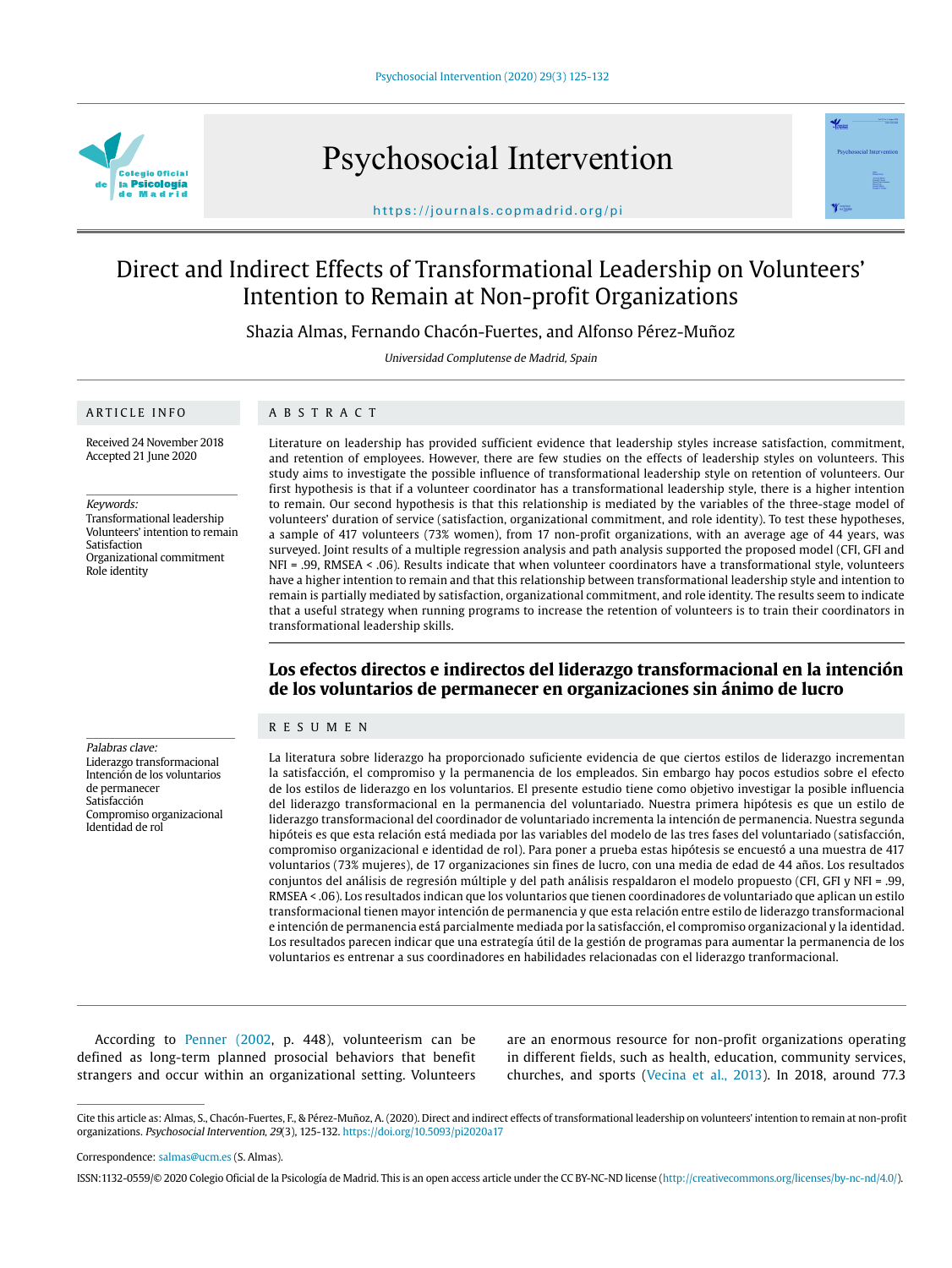million Americans performed volunteer activities (Bureau of Labor Statistics, 2018). In Europe, it was estimated that 20% of the population performed some type of volunteering (European Commission, 2017). Currently, many non-profit organizations are mainly able to continue operating thanks to volunteering, with volunteers representing 71.5% of their total human resources (Ruiz, 2015). However, the decline in the number of people starting to volunteer in recent years (Kennedy & Brunold, 2015; Volunteering Australia, 2016), and high drop-out rates (Chacón et al., 2007; Garner & Garner, 2011; Smith, 2017) have made the study of the factors that encourage retention of volunteers a priority issue (Huynh et al., 2014).

## **Volunteers' Intention to Remain and Organizational Variables**

Volunteering is a planned behavior. In accordance with the Theory of Planned Behavior (Fishbein & Ajzen, 1975), many studies have shown that intention to remain is the best predictor of actual retention in both employees (Biron & Boon, 2013; Harhara et al., 2015; Rahman & Nas, 2013; Wells & Peachey, 2011) and volunteers (Chacón et al., 2007; Hyde & Knowles, 2013; MacGillivray & Lynd-Stevenson, 2013; Marta et al., 2014; Reuveni & Werner, 2015; Veludo-de-Oliveira et al., 2013; White et al., 2017).

Since the 1990s, various explanatory models on volunteers' retention and intention to remain have been developed (Chacón et al., 2007; Finkelstein et al., 2005; Omoto & Snyder, 1995). Most explanatory variables included in these models are personal or individual factors. Only a few of the variables are organizational variables, such as integration into the organization (Omoto & Snyder, 1995), satisfaction with the management of the organization, and organizational commitment (Alfes et al., 2015; Chacón et al., 2007).

The lack of studies on organizational variables in the field of volunteering contrasts with the numerous studies that analyze the relationship between these types of variables and the tenure of employees in companies. As reviews of the literature have shown, organizational variables significantly influence employees' real retention and intention to remain (Yahaya & Ebrahim, 2016).

## **Direct Effects of Transformational Leadership on Volunteers' Intention to Remain**

Leadership is one of the most influential organizational factors in employees' intention to remain, absenteeism, turnover intention, satisfaction and organizational commitment (Allen & Mueller, 2013; Elpers & Westhuis, 2008; Kelloway et al., 2012; Nesbit & Gazley, 2012). However, as with other organizational variables, there are few studies that address the relationship between volunteer coordinators' leadership style and volunteers' retention (Smith, 2017). Extant studies also focus on very specific leadership styles: ethical leadership (Benevene et al., 2018), autonomy-supportive leadership (Oostlander et al., 2014), and servant leadership (Hines, 2017; Schneider & George, 2011).

One of the most studied leadership styles in multiple fields is transformational leadership. Bass (1985) introduced a leadership theory based on Burns' (1978) concept of transformational leadership. Transformational leaders are highly inspiring and motivating for followers, helping them to meet higher performance targets. Moreover, transformational leaders serve as change agents who articulate an organization's vision, create employee awareness of problems within organizations, challenge the status quo, and inspire and motivate followers to be innovative in achieving their enormous potential (Lussier & Achua, 2012).

Much of the leadership research shows that the transformational leadership style is one of the most effective in increasing employees' intention to remain in profit-making organizations (Tse & Lam, 2008; Wells & Peachey, 2011). If we generalize these results to non-profit organizations, we can infer that transformational leadership attributes will be stimulating and influence volunteers' intention to remain.

Thus, the first hypothesis of this study is:

H1: The transformational leadership style predicts volunteers' intention to remain.

## **Indirect Effects of Transformational Leadership on Intention to Remain**

The literature on the corporate sector has shown that job satisfaction and organizational commitment influence employees' turnover intentions (Chan et al., 2010; Wells & Peachey, 2011; Yucel, 2012; Zimmerman & Darnold, 2009). Identity also seems to have a high predictive value on employees' drop-out intention (Van Knippenberg et al., 2007).

Many studies have found that transformational leadership predicts satisfaction, organizational commitment, and identity of employees (Abouraia & Othman, 2017; Braun et al., 2013; Dwyer et al., 2013; Nguni et al., 2006). Moreover, in relation to transformational leadership and employees' intention to remain, satisfaction, organizational commitment, and role identity have been found to have significant mediation effects (Cheng et al., 2016; Gyensare et al., 2016; Wells & Peachey, 2011).

In volunteering, Chacón et al. (2007) developed the three-stage model, suggesting that the best predictors of volunteers' intention to remain are satisfaction, organizational commitment, and role identity. The relationships between variables proposed by this model have been empirically tested (Fuller, 2011; Hyde et al., 2016; Larkin, 2015; Malinen & Harju, 2017; Miller et al. 2014; Vecina & Chacón, 2017). However, the role of transformational leadership as an antecedent of satisfaction, organizational commitment, and role identity, and the possible indirect effect of transformational leadership on volunteers' intention to remain through these three variables, have not been sufficiently investigated.

The second objective of this study is to verify, using a sample of volunteers, whether the relationship between transformational leadership and intention to remain is mediated by satisfaction, organizational commitment, and role identity.

The following hypothesis was formulated to achieve this objective:

H2: Components of the three-stage model of volunteers' duration (satisfaction, organizational commitment, and role identity) mediate the relationship between the transformational leadership style and volunteers' intention to remain.

H2a: Satisfaction mediates the relationship between transformational leadership and intention to remain.

H2b: Organizational commitment mediates the relationship between transformational leadership and intention to remain.

H2c: Role identity mediates the relationship between transformational leadership and intention to remain.



**Figure 1.** Theoretical Model

Moreover, two hypotheses from the three-stage volunteering model will also be tested in this study: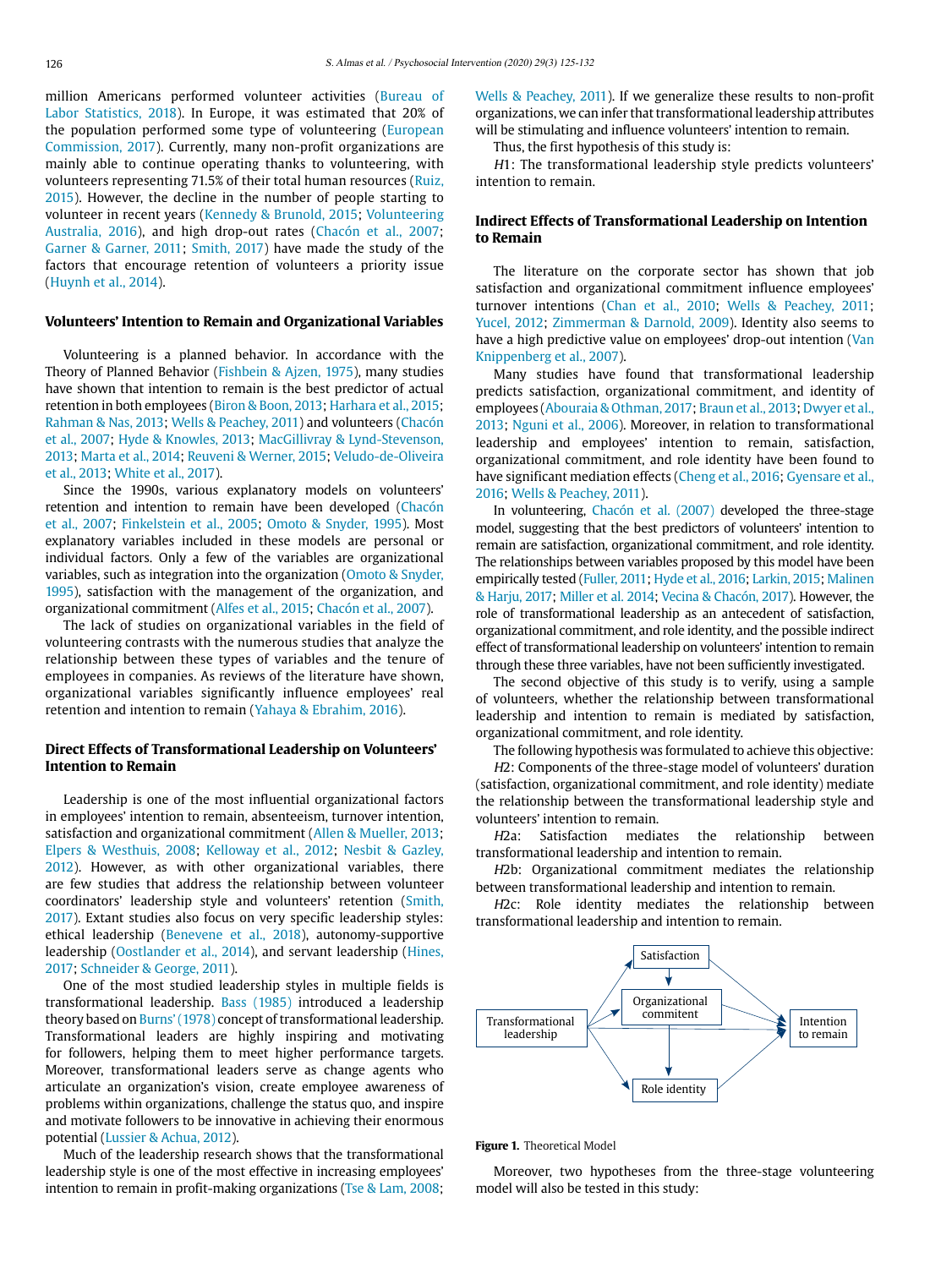H3: Satisfaction predicts organizational commitment.

H4: Organizational commitment predicts role identity.

Finally, data adjustment to the theoretical model that underlies these hypotheses as a whole will be tested (see Figure 1).

#### **Method**

#### **Participants**

Data were collected from volunteers ( $N = 417$ ) providing their services voluntarily in different non-profit organizations ( $N = 17$ ) working mainly in health (36%), education (14%), environment (19%), social welfare (16%), psychological services (5%), sports (8%), and immigration (12%). Information regarding gender depicted a higher number of female participants (73%) than male participants (27%). Average age for the total sample was  $44$  ( $SD = 17.50$ ), depicting an age range between 15 to 86 years old. Average time dedicated to volunteering was 3.5 hours per week ( $SD = 2.5$ , range 1-20), with an average experience of 5 years ( $SD = 4.5$ , range = 1-32). For further demographics details, see Table 1.

Response rate was 28%, a relatively low rate, but similar to that found in different studies for the method used in this study (Fernández et al., 2009).

With regard to sample representativeness, it is worth highlighting the heterogeneity of the different types of organization participating in this study, the fact that main areas of volunteering have been included (education, health, social, environmental, immigration, etc.), and similarity between socio-demographic age and gender data in the sample and those in the 2018 Report: portrait of volunteering in Spain by the Volunteering Platform in Spain (60% women and average age of 45 years).

|  |  | <b>Table 1.</b> Frequency and Percentages of Demographic Variables ( $N = 417$ ) |  |  |  |  |  |
|--|--|----------------------------------------------------------------------------------|--|--|--|--|--|
|--|--|----------------------------------------------------------------------------------|--|--|--|--|--|

| Variable                       | f   | %    |
|--------------------------------|-----|------|
| Age (in years)                 |     |      |
| Young (15-25 years)            | 89  | 21.3 |
| Young adulthood (26-35)        | 119 | 28.5 |
| Middle adulthood (36-45)       | 87  | 20.9 |
| Late adulthood $($ > 45 years) | 122 | 29.3 |
| Gender                         |     |      |
| Male                           | 113 | 27.0 |
| Female                         | 304 | 73.0 |
| Education                      |     |      |
| Primary                        | 34  | 8.2  |
| High school                    | 143 | 34.3 |
| Graduate                       |     |      |
| Postgraduate                   | 174 | 41.8 |
| Dedicated hours (weekly)       | 66  | 15.8 |
| Fewer than 5 hours             | 364 | 87.3 |
| $6 - 10$                       | 46  | 11.0 |
| 11 or more                     | 7   | 1.7  |
| Job situation                  |     |      |
| Unemployed                     | 237 | 57.4 |
| Part time                      | 58  | 28.7 |
| <b>Full time</b>               | 121 | 13.9 |

## **Instruments**

The following instruments were used to gather information from participants.

**General group characteristics.** A checklist was included to examine socio-demographic characteristics of the sample. Respondents were asked to provide information regarding age, gender, education, hours dedicated to volunteering and experience in years working as a volunteer.

**Multifactor Leadership Questionnaire** (MLQ; Bass & Avolio, 1995). The Spanish version of MLQ, adapted by Molero et al. (2010), was used. This is a five-point Likert type scale with a total of 36 items. MLO scales are scored as follows:  $1 = not at all$ ,  $2 = once a$ while,  $3 =$  sometimes,  $4 =$  fairly often,  $5 =$  frequently, if not always. In data analysis, 20 items were used for measuring transformational leadership. Examples of items include "My leader goes beyond self-interest for the good of the group." Reliability, as measured by Cronbach's alpha value, was .93.

**Organizational Commitment Questionnaire** (OCQ; Mowday et al., 1979). The OCQ version used for this study is a reduced version of 9 items adapted for samples of volunteers in the Spanish population by Dávila and Chacón (2003). It is a 7-point Likert scale with responses ranging from 1 for totally disagree to 7 for totally agree. Examples of items include "I worry about the future of this organization," "My values and the values of the organization are very similar." Reliability, as measured by Cronbach's alpha, was .87.

**Satisfaction.** It was measured using three sub-scales containing 18 items measuring three types of satisfaction: task satisfaction, organizational satisfaction, and motivation satisfaction (Vecina et al., 2009) in a Likert-type response format, with choices ranging from 1 (not at all satisfied) to 7 (totally satisfied). An example of an item is "When I am working as a volunteer, the time just flies by." Reliability, as measured by Cronbach's alpha, was .84.

**Role identity.** In order to operationalize the role identity concept, a Spanish translated and adapted version of the scale by Grube and Piliavin (2000) was used. This instrument was adapted to Spanish samples by Dávila and Chacón (2004). It consists of five items, with examples including "Volunteerism is something I often think about" and "Volunteerism is an important part of my own identity" in a 7-point Likert-type scale with responses ranging from 1 (totally disagree) to 7 (totally agree). Reliability, as measured by Cronbach's alpha, was .81.

**Intention to remain.** It was measured by a single item based on the theory of planned behavior from Ajzen (1985). The item asked volunteers specifically about the probability of continuing with their volunteer work within the organization after two years, in the scale of 1 to 7, where 1 meant zero probability and 7 meant maximum probability. Following Hayduk (1996) and Hayduk and Glaser (2000) it is assumed that a latent construct can be measured with a single observable indicator if that item is sufficiently representative of the underlying latent construct. Two-year intention was been selected because the effect of organizational commitment and role identity on long-term intention is greater than on short-term intention (Chacón et al., 2007).

## **Procedure**

Twenty non-profit organizations working mainly in the education, environment, social service, and health sectors were contacted to ask them to participate in the study. Consent to collect data was received from 17 of the organizations. The objectives of the study were explained to authorities and volunteers in question. Specific online web pages were developed for 13 nonprofit organizations included in this study. Volunteers completed an anonymous online questionnaire hosted on specific web pages (approximate time for completing the questionnaire was 10-15 minutes). Rating forms were delivered by hand and by mail to the remaining four organizations for whom it was not appropriate to develop web links.

## **Data Analysis**

Data analyses included correlation analysis, multiple regression analysis and analysis of structural equations (path analysis). Data analyses were performed with the SPSS-AMOS program version 25.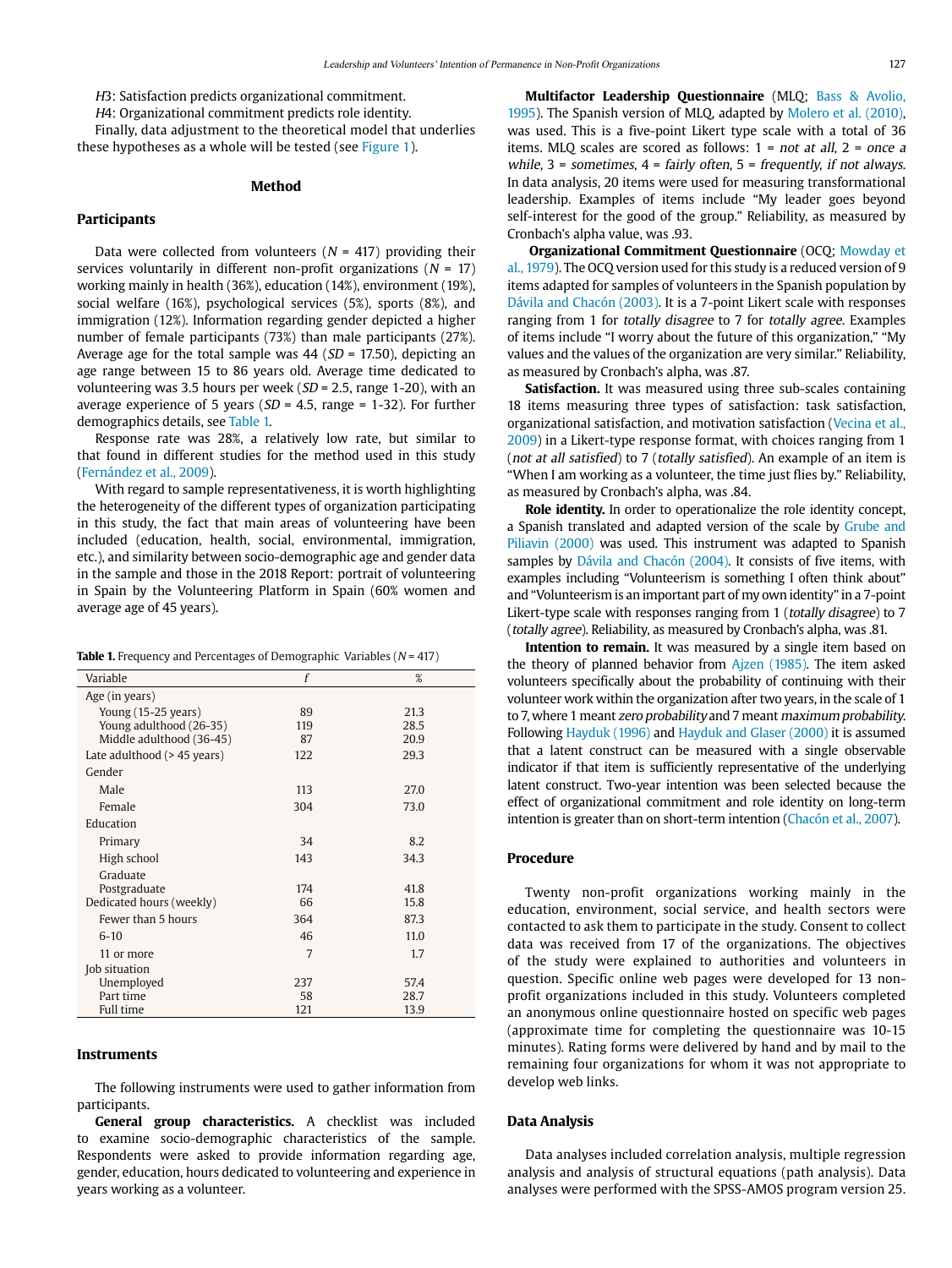## **Results**

## **Correlations**

Results of correlations between all the study variables are shown in Table 2. Most of the variables have reliabilities close to or greater than .80.

|  | Table 2. Correlations among Study Variables |
|--|---------------------------------------------|
|--|---------------------------------------------|

|                                | $\alpha$ |        | 3 |                       |        |
|--------------------------------|----------|--------|---|-----------------------|--------|
| 1. Transformational leadership | .93      | $-41"$ |   | $.30^{**}$ $.20^{**}$ | $19*$  |
| 2. Satisfaction                | .84      |        |   | $.70^{**}$ $.50^{**}$ | $21**$ |
| 3. Organizational commitment   | .87      |        |   | -60"                  | $26**$ |
| 4. Role identity               | .81      |        |   |                       | $36**$ |
| 5. Intention to remain         |          |        |   |                       |        |

 $*$  $p$  < .01.

As can be seen from Table 2, all the relationships between the study variables are correlated significantly, with moderate to high levels of correlation. This allows us to continue to the subsequent multiple regression analysis. In addition, the magnitude and signs of the correlations coincide with what was expected given our hypotheses. Main socio-demographic variables (age, gender, and type of organization) were also included in a first analysis of correlations and in a first multiple regression analysis, to check and control their possible significant effect on relationships and predictions of main variables in the study. However, non-significant results were found between socio-demographic variables and main variables in all cases.

#### **Table 3.** Stepwise Multiple regression

|                             |          | Intention of<br>permanence |                 |
|-----------------------------|----------|----------------------------|-----------------|
| Predictors                  | $\beta$  | $R^2$                      | $\triangle R^2$ |
| Model 1                     |          | $.036***$                  | $.038***$       |
| Constant                    |          |                            |                 |
| Transformational leadership | $19***$  |                            |                 |
| Model 2                     |          | $140***$                   | $.110***$       |
| Constant                    |          |                            |                 |
| Transformational leadership | $.13***$ |                            |                 |
| Satisfaction                | $-.06$   |                            |                 |
| Organizational commitment   | .09      |                            |                 |
| Role identity               | $.31***$ |                            |                 |
| $\Delta F = 17.94***$       |          |                            |                 |

Note. β = standardized regression coefficient;  $R^2$  = adjusted R square;  $\Delta R^2$  =  $R^2$  change;  $\Delta F$  = change in  $F$ .  $*$ \* $p$  <.01,  $*$  $*$  $p$  <.001.

## **Multiple Regression Analysis**

A two-stage multiple regression analysis was performed (see Table 3). This followed the hypotheses in which we expect to find a significant predictive effect for transformational leadership in relation to intention to remain (model 1) and a mediating effect for the variables in the three-stage model (satisfaction, organizational commitment, and role identity), between transformational leadership and intention to remain (model 2).

As observed in the results shown in Table 3, in addition to the already discussed result of the significant predictive effect of

**Table 4.** Model Fit Indices

|     | $\sim$<br>$\mathbf{1}$<br>di | $-$<br>ີ | ~-<br>GFI | <b>NFI</b> | <b>RMSE</b>                                                       |
|-----|------------------------------|----------|-----------|------------|-------------------------------------------------------------------|
| MFI | $\sim$<br>$\sim$             | .99      | .99       | QC<br>.JJ  | $\frac{1}{11}$ 90 =<br>.054<br>በበበ<br>$000 -$<br>$-90 =$<br>$  -$ |

transformational leadership on the intention to remain (β = .195,  $p < .001$ ), there are indications of the possible mediating effect of role identity (partial reduction in model 2 of the standardized beta between transformational leadership and intention to remain). Predictive effects of satisfaction and organizational commitment on intention to remain are not significant.

#### **Model Testing**

An analysis of structural equations, specifically through a pathanalysis (Duncan, 1975) was carried out using the maximum likelihood method. The model was designed to jointly test the role of transformational leadership, satisfaction, organizational commitment, role identity, and volunteers' intention to remain (see Figure 2).



**Figure 2.** Final Adjusted Model.

The results of path analysis (Figure 2) shows that transformational leadership predicts intention to remain directly ( $β = .13, p < .01$ ) but also indirectly through the mediating impact of satisfaction ( $β$ = .41,  $p$  < .001). The results also indicate that satisfaction predicts organizational commitment, and organizational commitment together with the influence of satisfaction predicts role identity. However, among the three components of the three-stage model, only role identity directly predicts intention to remain and proves to be a relatively more reliable predictor ( $β = .31, p < .001$ ). This model explains 15% of the variance of intention to remain. The goodness of fit indices for the model measuring the best acceptable range for CFI, NFI, GFI is > .90, and for RMSEA is <.06 (Steiger & Lind, 1980). All indices for the model are adequate ( $p < .05$ ), affirming that the model fits the data (Table 4). Table 5 shows all the total, direct, and indirect effects of the statistical model being tested.

## **Discussion**

The objective of this study was to evaluate the direct and indirect effects of transformational leadership on the intention of volunteers to continue volunteering. The results confirm H1, that transformational leadership has a significant predictive effect on volunteers' intention to remain.

These results for the direct effect suggest that volunteer coordinators who adopt a transformational leadership style (serve as change agents who articulate the vision of the organization and inspire and motivate followers to be innovative in achieving their enormous potential) generate a higher intention to remain longterm (2 years). These results on transformational leadership coincide with those obtained with other types of people-centered leadership, such as ethical leadership (Benevene et al., 2018), leadership that promotes leader-member exchanges - LMX (Usadolo et al., 2019), and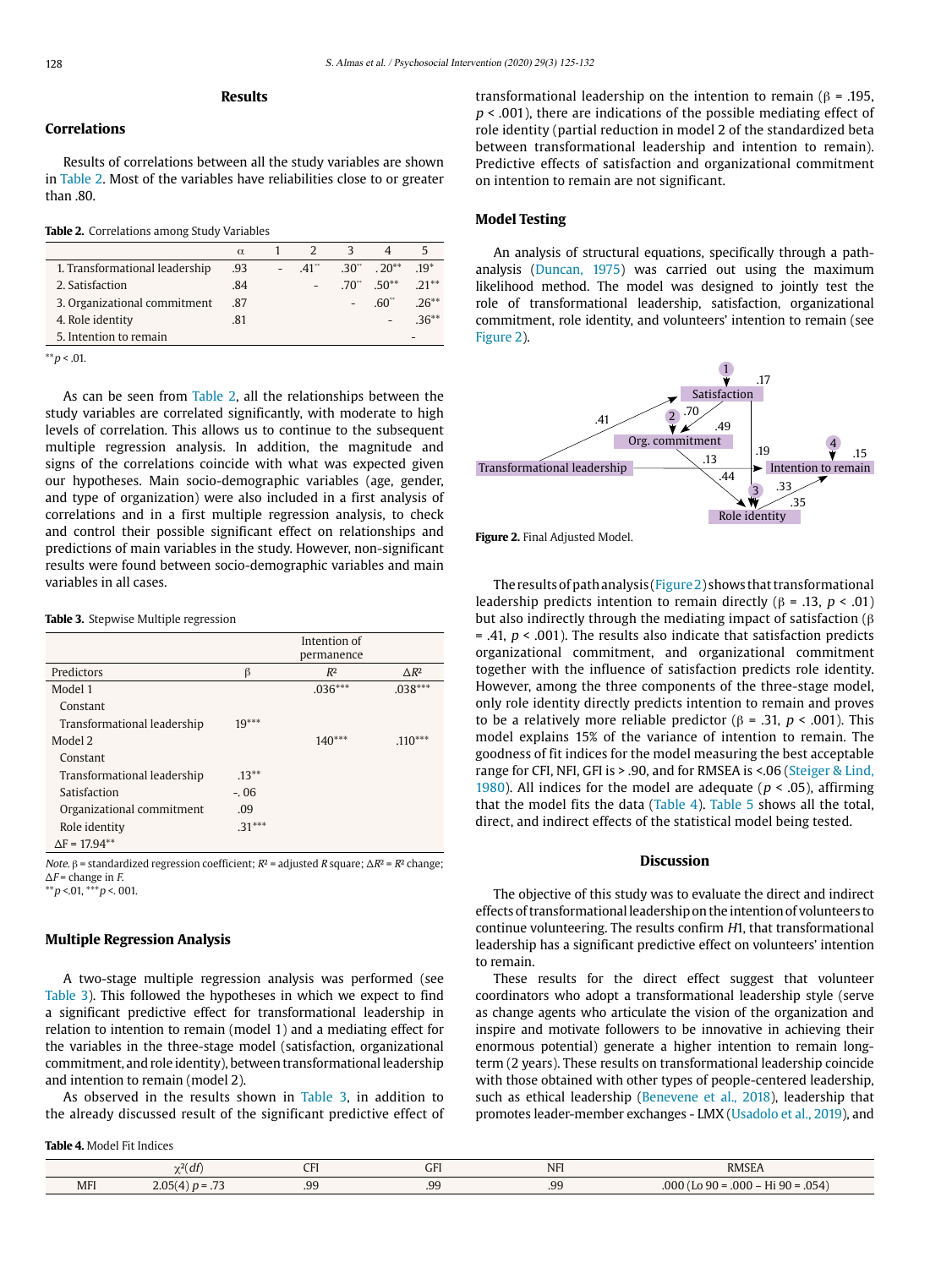| <b>Table 5.</b> Total. Direct and Indirect Effects of the Model Variables |
|---------------------------------------------------------------------------|
|---------------------------------------------------------------------------|

| Total effects       | Transformational lead. | Satisfaction | Org. commitment | Role identity |
|---------------------|------------------------|--------------|-----------------|---------------|
| Satisfaction        | .408                   | .000         | .000            | .000          |
| Org. commitment     | .285                   | .699         | .000            | .000          |
| Role identity       | .205                   | .501         | .442            | .000          |
| Intention to remain | .197                   | .168         | .148            | .334          |
| Direct effects      | Transformational lead. | Satisfaction | Org. commitment | Role identity |
| Satisfaction        | .408                   | .000         | .000            | .000          |
| Org. commitment     | .000                   | .699         | .000            | .000          |
| Role identity       | .000                   | .193         | .442            | .000          |
| Intention to remain | .129                   | .000         | .000            | .334          |
| Indirect effects    | Transformational lead. | Satisfaction | Org. commitment | Role identity |
| Satisfaction        | .000                   | .000         | .000            | .000          |
| Org. commitment     | .285                   | .000         | .000            | .000          |
| Role identity       | .205                   | .309         | .000            | .000          |
| Intention to remain | .068                   | .168         | .148            | .000          |

servant leadership (Smith, 2017), all of which enhance a volunteer's willingness to continue volunteering.

The direct effect of transformational leadership on volunteers' intention to remain is partially mediated by satisfaction, thus supporting H2a. However, satisfaction does not directly influence longterm intention to remain, but rather does so through organizational commitment (H3), which in turn influences role identity (H4). Only role identity has a direct effect on long-term intention to remain (2 years). Role identity also mediates relationships between satisfaction and intention to remain, and between organizational commitment and intention to remain. In contrast to what was hypothesized in hypotheses H2b and H2c, neither organizational commitment nor role identity mediates the relationship between transformational leadership and intention to remain. The number of highly experienced volunteers may explain these results in the sample (more than 5 years).

The results on the indirect effect show the process through which transformational leadership increases intention to remain. Transformational leadership of volunteer coordinators increases volunteers' satisfaction, which coincides with the results obtained in employee samples (Dumdum et al., 2013; Lim et al., 2017; McMurray et al., 2010). In turn, volunteers with higher levels of satisfaction develop more significant organizational commitment (Alfes et al., 2015) and role identity. Finally, volunteers with a higher role identity are those who show a higher intention to remain long-term. These results coincide with the forecast of the three-stage model of volunteers' duration of service (Chacón et al., 2007) and, as argued by Penner (2002), the best predictor of intention to remain long-term (two years) is role identity.

These findings allow us to understand the mechanism of volunteers' role identity. Researchers such as Nencini et al. (2016) support the influence of role identity. They identified that volunteers' role identity fosters satisfaction, commitment, and organizational experiences related to managers, board members, or other social networks in non-profit organizations, associated with voluntary work. Moreover, transformational leaders ideally influence and intellectually stimulate volunteers, which creates satisfaction and commitment through internalization of organizational goals. Consequently, such leadership indirectly facilitates the process of achieving role identity from the initial phase through increased satisfaction and organizational commitment until the final phase of sustainability and continuity of prosocial work as a volunteer. In addition, as long as volunteers confidently perform their role and gain skills, they can internalize an organization's mission and continue their contribution to achieving objectives (Saksida et al., 2017).

The present study highlights the influence of transformational leadership in volunteering and its impact on volunteers' intention to remain. In addition to its direct effect, transformational leadership seems to have an indirect effect on intention to remain, through role identity, organizational satisfaction, and commitment.

#### **Practical Implications**

Our research findings have considerable practical implications for non-profit organizations. At a time when non-profit organizations are finding it a challenge to attract and retain volunteers (Benevene et al., 2018; Hidalgo & Moreno, 2009; Taylor & McGraw, 2006), the current study highlights measures that leaders or those in managerial positions in non-profit organizations can employ to ensure that their volunteers stay. For instance, in-time facilitation of volunteers after recruitment into their role is essential. Non-profit organizations should invest in training volunteers by carrying out induction programs, as suggested by Saksida et al. (2017). As part of the training, group meetings are helpful where leaders can play their role while introducing volunteers and explaining organization's mission to them. Moreover, introductory and skill enhancement workshops are ideal for newly recruited and experienced volunteers in order to develop communication and teamwork. The idea is that such meetings and training events should not be limited only to the start of the project. In contrast, brief volunteer training sessions are helpful up to the end of the project to deal with issues that may arise and to clarify any ambiguities during volunteer work. Newton et al. (2014) also support the idea that ongoing training and professional development could influence volunteers' decisions to stay with the volunteer organization.

Furthermore, the leadership role carried out properly is essential in energizing, motivating, and improving volunteers. The fact that an organization's management takes into account volunteers' concerns results in greater satisfaction among volunteers and a strengthening of their commitment to the organization. This leads to role identity, which ensures their retention in the organization. In addition, retaining volunteers is the goal of successful volunteer management.

Our findings show that the role of leadership is a significant component in managing and retaining volunteers. While taking advantage of this finding, non-profit organizations may wish to reconfigure their human resources management (HRM) departments to include leadership positions that will be responsible entirely for managing volunteers within an organization. This is significant because volunteers are typically not managed strategically within the HRM function (Saksida et al., 2017). Instead, their management is distributed across such functions as marketing, fundraising and campaigning, administration, and service delivery (Brewster & Lee, 2006). As a result, leadership may assume a more central role in volunteer management, treating volunteers as valuable and essential members of the organization. This may help develop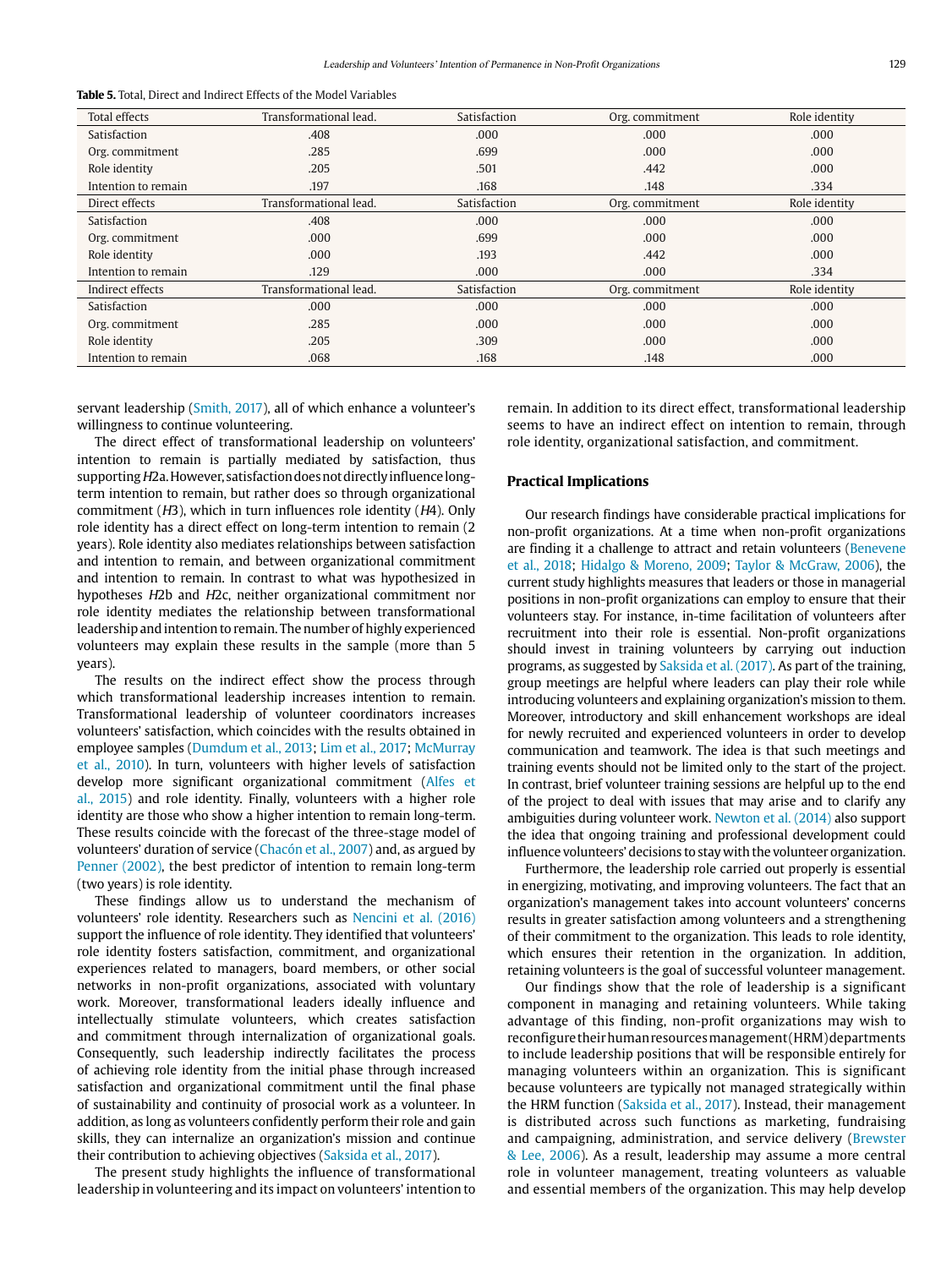their role identity through gleaning satisfaction and enhance their commitment, which in turn will strengthen their intention to remain as well as their actual behavior.

## **Limitations**

Despite its contribution in the context of volunteering, this study suffers from a few limitations. Firstly, the cross-sectional nature of the study and the self-reporting nature of data collection process may lead to a risk of bias due to common method variance. However, following recommendations by Podsakoff et al. (2003), and similarly to the study by Saksida et al. (2017), the following actions were carried out to minimize this slant: the procedure was clearly explained to participants, anonymity and confidentiality were ensured, and widely validated scales were used. Furthermore, confirmatory factor analysis could be performed in future crossvalidation studies (Conway & Lance, 2010).

Secondly, a relatively low response rate is another limitation of the current study. Various factors could contribute to a web-based survey's low response rate, such as less information regarding respondents' computers or the feasibility of using webpages relating mainly to adults (Fan & Yan, 2010). Unlike the method used in this study, when instruments are sent in a personalized way, with incentives and weekly follow-ups, higher retention and response rates can be achieved (Fernández et al., 2009). For the purposes of this study, the rate achieved was considered adequate, although in subsequent cross-validations of the results of this research it will be necessary to achieve a higher rate.

Our sample also consisted mostly of adults of various ages volunteering in different non-profit organizations (e.g., health, education, environment, sports, social services). It was not feasible to identify how comfortable participants were by using web browsers and navigating between or within websites. However, we did not find evidence of non-response bias, and the study sample was representative of the volunteer population in this particular domain. Nevertheless, more studies in the future may address this issue by employing more demographically diverse samples to examine phenomena under study here.

## **Conclusion**

This study represents an advance in the current understanding of volunteers' sustained prosocial behavior. Findings may further assist the establishment of effective human resource management strategies in volunteering programs. The underpinning contribution of transformational leadership in the retention of volunteers seems to be significant. In general, our results indicate that leaders of nonprofit organizations, particularly those with a transformational leadership style, predict the intention of volunteers to stay while influencing their level of satisfaction. Moreover, to achieve sustained volunteerism, volunteers' socialization into their roles within a non-profit organization is essential. Unless and until volunteer role becomes part of a volunteer's identity over the years through deriving satisfaction and commitment to the organization in which they work, there will be fewer chances for volunteer behavior to continue for a long time into the future.

#### **Conflict of Interest**

The authors of this article declare no conflict of interest.

#### **References**

Abouraia, M. K., & Othman, S. M. (2017). Transformational leadership, job satisfaction, organizational commitment, and turnover intentions: the direct effects among bank representatives. American Journal of Industrial and Business Management, 7(4), 404-423. [https://doi.](https://doi.org/10.4236/ajibm.2017.74029) [org/10.4236/ajibm.2017.74029](https://doi.org/10.4236/ajibm.2017.74029)

- Ajzen, I. (1985). From intentions to actions: A theory of planned behavior. In J. Jul & J. Beckmann (Eds.), Action-control: From cognitions to behaviors (pp. 11-39). Springer. [https://doi.org/10.1007/978-3-642-](https://doi.org/10.1007/978-3-642-69746-3_2) [69746-3\\_2](https://doi.org/10.1007/978-3-642-69746-3_2)
- Alfes, K., Shantz, A., & Saksida, T. (2015). Committed to whom? Unravelling how relational job design influences volunteers' turnover intentions and time spent volunteering. Voluntas: International Journal of Voluntary and Nonprofit Organizations, 26(6), 2479-2499. [https://doi.](https://doi.org/10.1007/s11266-014-9526-2) [org/10.1007/s11266-014-9526-2](https://doi.org/10.1007/s11266-014-9526-2)
- Allen, J. A., & Mueller, S. L. (2013). The revolving door: A closer look at major factors in volunteers' intention to quit. Journal of Community Psychology, 41(2), 139-155. <https://doi.org/10.1002/jcop.21519>
- Bass, B. M. (1985). Leadership and performance beyond expectations. Free Press Collier Macmillan.
- Bass, B. M., & Avolio, B. J. (1995). MLQ multifactor leadership questionnaire for research. Mind Garden.
- Benevene, P., Dal Corso, L., De Carlo, A., Falco, A., Carluccio, F., & Vecina, M. L. (2018). Ethical leadership as antecedent of job satisfaction, affective organizational commitment, and intention to remain among volunteers of non-profit organizations. Frontiers in Psychology, 9, 2069. <https://doi.org/10.3389/fpsyg.2018.02069>
- Biron, M., & Boon, C. (2013). Performance and turnover intentions: A social exchange perspective. Journal of Managerial Psychology, 28(5), 511- 531. <https://doi.org/10.1108/JMP-09-2011-0054>
- Braun, S., Peus, C., Weisweiler, S., & Frey, D. (2013). Transformational leadership, job satisfaction, and team performance: A multilevel mediation model of trust. The Leadership Quarterly, 24(1), 270-283. <https://doi.org/10.1016/j.leaqua.2012.11.006>
- Brewster, C., & Lee, S. (2006). HRM in not-for-profit international organizations: Different, but also alike. En H. H. Larsen & W. Mayrhofer (Eds.), European Human Resource Management (pp. 131-148). Routledge.
- Bureau of Labor Statistics. (2018). Volunteering in America. [https://www.](https://www.nationalservice.gov/serve/via/rankings) [nationalservice.gov/serve/via/rankings](https://www.nationalservice.gov/serve/via/rankings)
- Burns, J. M. (1978). Leadership. Harper & Row.
- Chacón, F., Vecina, M. L., & Dávila, M. C. (2007). The three-stage model of volunteers' duration of service. Social Behavior and Personality: An International Journal, 35(5), 627-642. [https://doi.org/10.2224/](https://doi.org/10.2224/sbp.2007.35.5.627) [sbp.2007.35.5.627](https://doi.org/10.2224/sbp.2007.35.5.627)
- Chan, B. Y., Yeoh, S. F., Lim, C. L., & Osman, S. (2010). An exploratory study on turnover intention among private-sector employees. International Journal of Business and Management, 5(8), 57-64.
- Cheng, C., Bartram, T., Karimi, L., & Leggat, S. (2016). Transformational leadership and social identity as predictors of team climate, perceived quality of care, burnout, and turnover intention among nurses. Personnel Review, 45(6), 1200-1216. [https://doi.org/10.1108/PR-05-](https://doi.org/10.1108/PR-05-2015-0118) [2015-0118](https://doi.org/10.1108/PR-05-2015-0118)
- Conway, J. M., & Lance, C. E. (2010). What reviewers should expect from authors regarding common method bias in organizational research. Journal of Business and Psychology, 25(3), 325-334. [https://doi.](https://doi.org/10.1007/s10869-010-9181-6) [org/10.1007/s10869-010-9181-6](https://doi.org/10.1007/s10869-010-9181-6)
- Dávila, M. C., & Chacón, F. (2003). Adaptación de instrumentos para la evaluación de aspectos organizacionales en ONG. Revista de Psicología del Trabajo y de las Organizaciones, 19(2), 159-179.
- Dávila, M. C., & Chacón, F. (2004). Variables sociodemográficas y permanencia de diferentes tipos de voluntariado. Papeles del Psicólogo, 25(89), 44-57.
- Dumdum, U. R., Lowe, K. B., & Avolio, B. J. (2013). A meta-analysis of transformational and transactional leadership correlates of effectiveness and satisfaction: An update and extension. In Transformational and charismatic leadership: The road ahead 10th anniversary edition (pp. 39-70). Emerald Group Publishing Limited. <https://doi.org/10.1108/S1479-357120130000005008>
- Duncan, O. D. (1975). Introduction to structural equation models. Academic Press.
- Dwyer, P. C., Bono, J. E., Snyder, M., Nov, O., & Berson, Y. (2013). Sources of volunteer motivation: Transformational leadership and personal motives influence volunteer outcomes. Nonprofit Management and Leadership, 24(2), 181-205. [https://doi.org/10.1002/nml.21084](http://doi.org/10.1002/nml.21084)
- Elpers, K., & Westhuis, D. J. (2008). Organizational leadership and its impact on social workers' job satisfaction: A national study. Administration in Social Work, 32(3), 26-43.<https://doi.org/10.1080/03643100801922399>
- European Commission. (2017). Social participation and integration statistics. https://ec.europa.eu/eurostat/statistics-explained/index. [https://ec.europa.eu/eurostat/statistics-explained/index.](https://ec.europa.eu/eurostat/statistics-explained/index.php?title=Social_participation_and_integration_statistics#Context) [php?title=Social\\_participation\\_and\\_integration\\_statistics#Context](https://ec.europa.eu/eurostat/statistics-explained/index.php?title=Social_participation_and_integration_statistics#Context)
- Fan, W., & Yan, Z. (2010). Factors affecting response rates of the web survey: A systematic review. Computers in human behavior, 26(2), 132-139. <https://doi.org/10.1016/j.chb.2009.10.015>
- Fernández, J. S., Leiva, F. M., & Montoro, F. (2009). ¿Cómo mejorar la tasa de respuesta en encuestas on line? Revista de Estudios Empresariales. Segunda Época, 1, 45-62.
- Finkelstein, M. A., Penner, L. A., & Brannick, M. T. (2005). Motive, role identity, and prosocial personality as predictors of volunteer activity.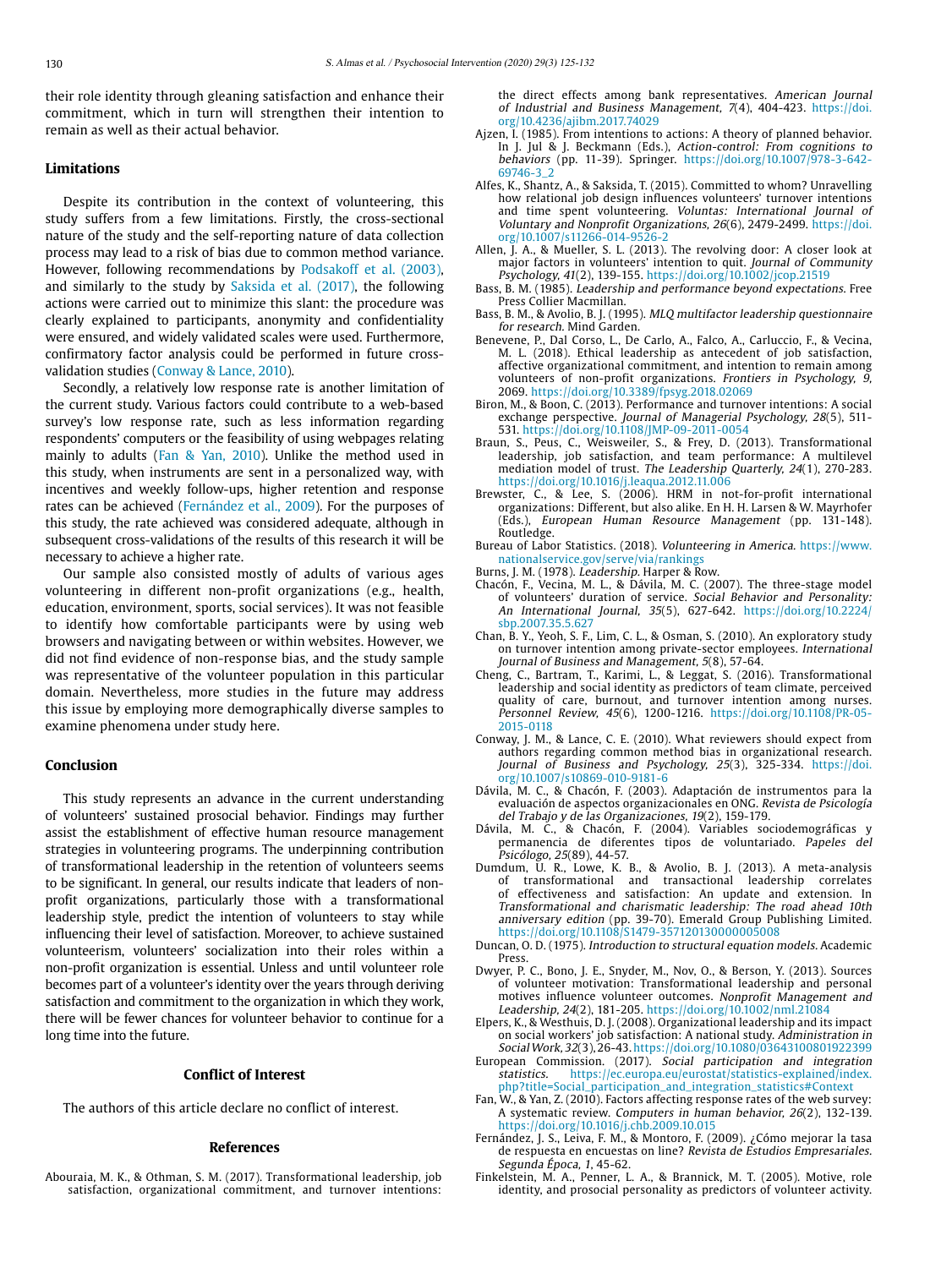Social Behavior and Personality: An International Journal, 33(4), 403- 418.<https://doi.org/10.2224/sbp.2005.33.4.403>

- Fishbein, M., & Ajzen, I. (1975). Belief, attitude, intention, and behavior: An introduction to theory and research. Addison-Wesley.
- Fuller, E. S. (2011). Volunteers leading volunteers: How leader commitment relates to follower's commitment, turnover, and recruitment (Doctoral thesis) (Publication No. 3481358). Capella University. ProQuest Dissertations and Theses Open. [https://pqdtopen.proquest.com/](https://pqdtopen.proquest.com/pubnum/3481358.html) [pubnum/3481358.html](https://pqdtopen.proquest.com/pubnum/3481358.html)
- Garner, J. T., & Garner, L. T. (2011). Volunteering an opinion: Organizational voice and volunteer retention in nonprofit organizations. Nonprofit and Voluntary Sector Quarterly, 40(5), 813-828. [https://doi.](https://doi.org/10.1177/0899764010366181) and Voluntary Sector Quarterly,<br>org/10.1177/0899764010366181
- Grube, J. A., & Piliavin, J. A. (2000). Role identity, organizational experiences, and volunteer performance. Personality and Social Psychology Bulletin, 26(9), 1108-1119. <https://doi.org/10.1177/01461672002611007>
- Gyensare, M. A., Anku-Tsede, O., Sanda, M. A., & Okpoti, C. A. (2016). Transformational leadership and employee turnover intention: The mediating role of affective commitment. World Journal of Entrepreneurship, Management, and Sustainable Development, 12(3), 243-266.<https://doi.org/10.1108/WJEMSD-02-2016-0008>
- Harhara, A. S., Singh, S. K., & Hussain, M. (2015). Correlates of employee turnover intentions in oil and gas industry in the UAE. International Journal of Organizational Analysis, 23(3), 493-504. [https://doi.](https://doi.org/10.1108/IJOA-11-2014-0821) [org/10.1108/IJOA-11-2014-0821](https://doi.org/10.1108/IJOA-11-2014-0821)
- Hayduk, L. A. (1996). LISREL Issues, debates, and strategies. Johns Hopkins University Press.
- Hayduk, L. A., & Glaser, D. N. (2000). Jiving the four-step, waltzing around factor analysis, and other serious fun. Structural Equation Modeling, 7(1), 1-35. [https://doi.org/10.1207/S15328007SEM0701\\_01](https://doi.org/10.1207/S15328007SEM0701_01)
- Hidalgo, M. C., & Moreno, P. (2009). Organizational socialization of volunteers: The effect on their intention to remain. Journal of Community Psychology, 37(5), 594-601. [https://doi.org/10.1002/](http://doi.org/10.1002/jcop.20317) [jcop.20317](http://doi.org/10.1002/jcop.20317)
- Hines, C. A. S. (2017). Impact of servant leadership principles on volunteer satisfaction in a nonprofit organization (Doctoral dissertation). Capella University. ProQuest No. 10601232. ProQuest Dissertations Publishing. [https://search.proquest.com/openview/](https://search.proquest.com/openview/e91385463ddc16b1999c6a7cc57ac5c6/1.pdf?pq-origsite=gscholar&cbl=18750&diss=y) [e91385463ddc16b1999c6a7cc57ac5c6/1.pdf?pq-origsite=gscholar&cb](https://search.proquest.com/openview/e91385463ddc16b1999c6a7cc57ac5c6/1.pdf?pq-origsite=gscholar&cbl=18750&diss=y) [l=18750&diss=y](https://search.proquest.com/openview/e91385463ddc16b1999c6a7cc57ac5c6/1.pdf?pq-origsite=gscholar&cbl=18750&diss=y)
- Huynh, J. Y., Xanthopoulou, D., & Winefield, A. H. (2014). The job demandsresources model in emergency service volunteers: Examining the mediating roles of exhaustion, work engagement, and organizational connectedness. Work & Stress, 28(3), 305-322. [https://doi.org/10.108](https://doi.org/10.1080/02678373.2014.936922) [0/02678373.2014.936922](https://doi.org/10.1080/02678373.2014.936922)
- Hyde, M. K., Dunn, J., Bax, C., & Chambers, S. K. (2016). Episodic volunteering and retention. An integrated theoretical approach. Nonprofit and Voluntary Sector Quarterly, 45(1), 45-63. [https://doi.](https://doi.org/10.1177/0899764014558934) [org/10.1177/0899764014558934](https://doi.org/10.1177/0899764014558934)
- Hyde, M. K., & Knowles, S. R. (2013). What predicts Australian university students' intentions to volunteer their time for community service? Australian Journal of Psychology, 65(3), 135-145. [https://doi.](https://doi.org/10.1111/ajpy.12014) [org/10.1111/ajpy.12014](https://doi.org/10.1111/ajpy.12014)
- Kelloway, E. K., Turner, N., Barling, J., & Loughlin, C. (2012). Transformational leadership and employee psychological well-being: The mediating role of employee trust in leadership. Work & Stress, 26(1), 39-55. [https://](https://doi.org/10.1080/02678373.2012.660774) [doi.org/10.1080/02678373.2012.660774](https://doi.org/10.1080/02678373.2012.660774)
- Kennedy, K. J., & Brunold, A. (2015). Regional contexts and citizenship education in Asia and Europe. Routledge. [https://doi.](https://doi.org/10.4324/9781315694795) [org/10.4324/9781315694795](https://doi.org/10.4324/9781315694795)
- Larkin, I. M. (2015). Job satisfaction, organizational commitment, and turnover intention of online teachers in the K-12 setting (Paper 2) [Doctoral Dissertation, Kennesaw State University]. DigitalCommons@ Kennesaw State University. https://digitalcommons.kennesaw.edu/ cgi/viewcontent.cgi?article=1003&context=instruceddoc\_etd
- Lim, A. J. P., Loo, J. T. K., & Lee, P. H. (2017). The impact of leadership on turnover intention: The mediating role of organizational commitment and job satisfaction. Journal of Applied Structural Equation Modeling, 1(1), 27-41.
- Lussier, R. N., & Achua, C. F. (2012). Leadership: Theory, application, & skill development. South Western College Publication.
- MacGillivray, G. S., & Lynd-Stevenson, R. M. (2013). The revised theory of planned behavior and volunteer behavior in Australia. Community Development, 44(1), 23-37. <https://doi.org/10.1080/15575330.2012.675578>
- Malinen, S., & Harju, L. (2017). Volunteer engagement: Exploring the distinction between job and organizational engagement. Voluntas, 28(1), 69-89. https://doi.org/10.1007/s11266-016-9823-z
- Marta, E., Manzi, C., Pozzi, M., & Vignoles, V. L. (2014). Identity and the theory of planned behavior: Predicting maintenance of volunteering after three years. The Journal of Social Psychology, 154(3), 198-207. https://doi.org/10.1080/00224545.2014.881769
- McMurray, A. J., Pirola-Merlo, A., Sarros, J. C., & Islam, M. M. (2010). Leadership, climate, psychological capital, commitment, and wellbeing in a non-profit organization. Leadership and Organization Development Journal, 31(6), 436-457. [https://doi.org/10.1108/01437731011056452](https://doi.org/10.1108/01437731211253000)

Miller, B. K., Adair, E. A., Nicols, K. M., & Smart, D. L. (2014). Hindering the

help: Politics and engagement in volunteer service organizations. Journal of Managerial Issues, 26(4), 365-387. [https://doi.org/10.5465/](https://doi.org/10.5465/ambpp.2015.11555abstract) [ambpp.2015.11555abstract](https://doi.org/10.5465/ambpp.2015.11555abstract)

- Molero F., Recio P., & Cuadrado I. (2010). Liderazgo transformacional y liderazgo transaccional: un análisis de la estructura factorial del Multifactor Leadership Questionnaire (MLQ) en una muestra española [Transformational and transactional leadership: Analysis of the factor structure of the Multifactor Leadership Questionnaire (MLQ) in a Spanish sample]. Psicothema, 22, 495-501.
- Mowday, R. T., Steers, R. M., & Porter, L. W. (1979). The measurement of organizational commitment. Journal of Vocational Behavior, 14(2), 224-247. [https://doi.org/10.1016/0001-8791\(79\)90072-1](https://doi.org/10.1016/0001-8791(79)90072-1)
- Nencini, A., Romaioli, D., & Meneghini, A. M. (2016). Volunteer motivation and organizational climate: Factors that promote satisfaction and sustained volunteerism in NPOs. Voluntas: International Journal of Voluntary and Nonprofit Organizations, 27(2), 618-639. [https://doi.](https://doi.org/10.1007/s11266-015-9593-z) [org/10.1007/s11266-015-9593-z](https://doi.org/10.1007/s11266-015-9593-z)
- Nesbit, R., & Gazley, B. (2012). Patterns of volunteer activity in professional associations and societies. VOLUNTAS: International Journal of Voluntary and Nonprofit Organizations , 23, 558-583. [https://doi.](https://doi.org/10.1007/s11266-011-9218-0) [org/10.1007/s11266-011-9218-0](https://doi.org/10.1007/s11266-011-9218-0)
- Newton, C., Becker, K., & Bell, S. (2014). Learning and development opportunities as a tool for the retention of volunteers: A motivational perspective. Human Resource Management Journal, 24(4), 514-530. <https://doi.org/10.1111/1748-8583.12040>
- Nguni, S., Sleegers, P., & Denessen, E. (2006). Transformational and transactional leadership effects on teachers' job satisfaction, organizational commitment, and organizational citizenship behavior in primary schools: The Tanzanian case. School effectiveness and school improvement, 17(2), 145-177. [https://doi.](https://doi.org/10.1080/09243450600565746) [org/10.1080/09243450600565746](https://doi.org/10.1080/09243450600565746)
- Omoto, A. M., & Snyder, M. (1995). Sustained helping without obligation: Motivation, longevity of service, and perceived attitude change among AIDS volunteers. Journal of Personality and Social Psychology, 68(4), 671-686.<https://doi.org/10.1037/0022-3514.68.4.671>
- Oostlander, J., Guntert, S. T., & Wehner, T. (2014). Linking autonomyaupportive leadership to volunteer satisfaction: A self-determination theory perspective. Voluntas: International Journal of Voluntary and Nonprofit Organizations, 25(6), 1368-1387. [https://doi.org/10.1007/](https://doi.org/10.1007/s11266-013-9395-0) [s11266-013-9395-0](https://doi.org/10.1007/s11266-013-9395-0)
- Penner, L. A. (2002). Dispositional and organizational influences on sustained volunteerism: An interactionist perspective. Journal of Social Issues, 58(3), 447-467.<https://doi.org/10.1111/1540-4560.00270>
- Podsakoff, P. M., MacKenzie, S. B., Lee, J. Y., & Podsakoff, N. P. (2003). Common method biases in behavioral research: A critical review of the literature and recommended remedies. Journal of applied psychology, 88(5), 879.<https://doi.org/10.1037/0021-9010.88.5.879>
- Rahman, W., & Nas, Z. (2013). Employee development and turnover intention: Theory validation. European Journal of Training and Development, 37(6), 564-579. https://doi.org/10.1108/EJTD $https://doi.org/10.1108/E}$ [May-2012-0015](https://doi.org/10.1108/EJTD-May-2012-0015)
- Reuveni, Y., & Werner, P. (2015). Factors associated with teenagers' willingness to volunteer with elderly persons: Application of the theory of planned behavior (TPB). Educational Gerontology, 41(9), 623-634. https://doi.org/10.1080/03601277.2015.1029768
- Ruiz, R. (Dir.). (2015). El tercer sector de acción social en 2015: impacto de la crisis. [https://www.plataformaong.org/ciudadaniaactiva/tercersector/](https://www.plataformaong.org/ciudadaniaactiva/tercersector/estudio_completo_el_TSAS_en_2015_impacto_de_la_crisis.pdf) [estudio\\_completo\\_el\\_TSAS\\_en\\_2015\\_impacto\\_de\\_la\\_crisis.pdf](https://www.plataformaong.org/ciudadaniaactiva/tercersector/estudio_completo_el_TSAS_en_2015_impacto_de_la_crisis.pdf)
- Saksida, T., Alfes, K., & Shantz, A. (2017). Volunteer role mastery and commitment: Can HRM make a difference? The International Journal of Human Resource Management, 28(14), 2062-2084. [https://doi.org/1](https://doi.org/10.1080/09585192.2015.1126335) [0.1080/09585192.2015.1126335](https://doi.org/10.1080/09585192.2015.1126335)
- Schneider, S. K., & George, W. M. (2011). Servant leadership versus transformational leadership in voluntary service organizations. Leadership & Organization Development Journal, 32(1), 60-77. [https://](https://doi.org/10.1108/01437731111099283) [doi.org/10.1108/01437731111099283](https://doi.org/10.1108/01437731111099283)
- Smith, M. E. (2017). The relationship between leadership style and volunteer intention to remain (Dissertation). Olivet Nazarene University. (Publication No. 110). Digital Commons @ Olivet. [http://](http://digitalcommons.olivet.edu/edd_diss/110) [digitalcommons.olivet.edu/edd\\_diss/110](http://digitalcommons.olivet.edu/edd_diss/110)
- Steiger, J. H., & Lind, J. (1980). Statistically based tests for the number of factors. Paper presented at the annual meeting of the Psychometric Society. Iowa City, IA.
- Taylor, T., & McGraw, P. (2006). Exploring human resource management practices in nonprofit sports organizations. Sport Management Review, 9(3), 229-251. [https://doi.org/10.1016/S1441-3523\(06\)70027-4](https://doi.org/10.1016/S1441-3523(06)70027-4)
- Tse, H. M., & Lam, W. (2008). Transformational leadership and turnover: The roles of LMX and organizational commitment. Academy of Management Proceedings, 8(13), 1-6. [https://doi.org/10.5465/](https://doi.org/10.5465/ambpp.2008.33723870) [ambpp.2008.33723870](https://doi.org/10.5465/ambpp.2008.33723870)
- Usadolo, S. E., Usadolo, Q. E., & Makwambeni, B. (2019). Influence of leadermember exchange on teachers' workplace outcomes at vocational colleges in South Africa. Journal of African Business, 1-24. [https://doi.](https://doi.org/10.1080/15228916.2019.1641303) [org/10.1080/15228916.2019.1641303](https://doi.org/10.1080/15228916.2019.1641303)
- Van Knippenberg, D., Van Dick, R., & Tavares, S. (2007). Social identity and social exchange: Identification, support, and withdrawal from the